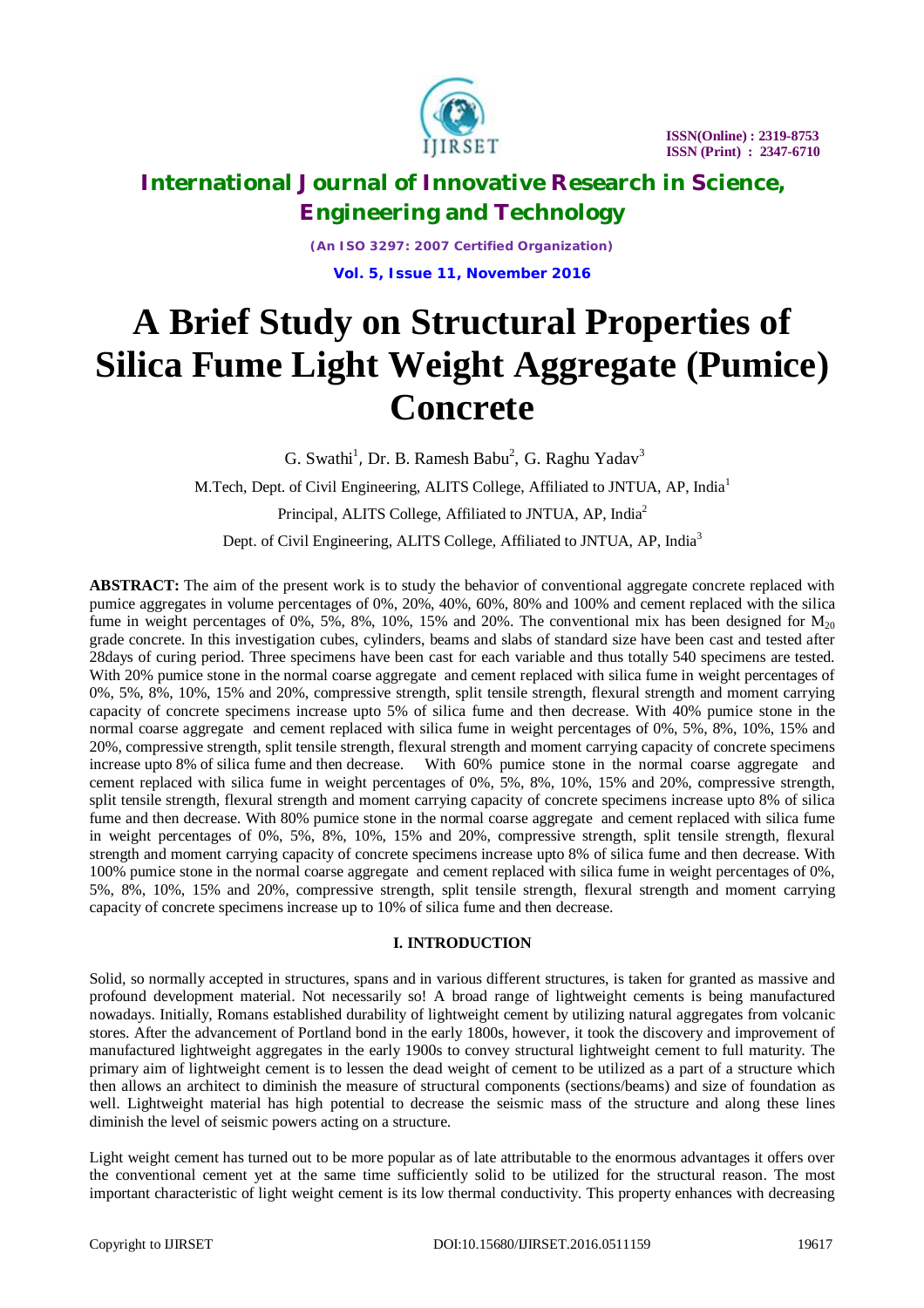

*(An ISO 3297: 2007 Certified Organization)*

#### **Vol. 5, Issue 11, November 2016**

density. Concrete with a density somewhere around 1350 and 1900 kg/m3 and a base compressive quality of 17 MPa is characterized as structural lightweight cement (ACI 213R-87, 1998).

Increasing utilization of lightweight materials in common organizing applications is making pumice stone an exceptionally popular raw material as a lightweight rock. Because of its having a decent ability for making the diverse items based on its physical, chemical and mechanical properties, the pumice aggregate finds a large usage in common industry as a development material.

Lightweight aggregates, because of their cellular structure, can absorb more water than normal weight aggregates. In a 24-hour absorption test, they generally absorb 5 to 20% by mass of dry aggregate, contingent upon the pore structure of the aggregate. Normally, under states of open air storage in stockpiles, total moisture substance does not surpass 66% of that value. This means that lightweight aggregates usually absorb water when placed in a solid blend, and the subsequent rate of absorption is important in proportioning lightweight cement. Because of this more absorption of water of light weight aggregate, internal curing will be maintained for a long stretch.

Pumice is a natural wipe like material of volcanic beginning formed from liquid lava rapidly cooling and trapping a huge number of small air bubbles. Pumice aggregates are abundant at the edges of volcanic mountains, particularly in Mediterranean area, Rocky Mountains in US, and most part of Turkey and Indonesia

Pumice is a natural aggregate of abundant asset around the world and it is environmentally well disposed. On the other hand, pumice is far from being completely used in lightweight cement at the time being. Solid structures are generally intended to take advantage of its compressive quality. The primary structural property of cement that a solid creator is generally concerned is the compressive quality of cement at a particular age.

### **II. EXPERIMENTAL METHOD**

From the brief literature overview directed in this investigation it has been watched that despite the fact that parcel of research work was led on light weight concrete and in particular pumice concrete, extremely constrained work has been accounted for on the solid made with pumice (a light weight aggregate) as coarse aggregate along with the addition of an admixture in partial replacement of bond. Henceforth it is planned to concentrate on and evaluate the impact of distinctive replacements of natural coarse aggregate by light weight (pumice) aggregates and replacing the bond by silica rage admixture in various percentages. A M20 Concrete with constant water bond ratio of 0.50 has been adopted study various properties. 3D squares (of size 150 x 150 x 150 mm), cylinders (of size 150 x 300mm), beams (of size 150 X 150 X 1500 mm) and slabs (of size 600 x 600 x 75mm) are cast and tried to know the compressive quality, split rigidity, flexural qualities, modulus of elasticity and minute carrying capacity.

To start with blend configuration has been led for M20 solid making utilization of ISI system for blend outline utilizing normal constituents of cement. Over the span of investigation, normal granite aggregate has been replaced by 0%, 20%, 40%, 60%, 80% and 100% of light weight aggregate namely pumice. In the present investigation the normal bond has been replaced by admixture (Silica Fume) in equal extents in six percentages i.e. 0, 5, 8, 10, 15, 20. For the investigation of various properties, diverse examples have been cast and tried. Here a constant water bond ratio of 0.50 has been adopted along with the usage of super plasticizer (SP-430) to maintain pretty much same workability all through the investigation.

### **Crack Pattern:**

The vicinity of cracks is a characteristic structural feature of most concrete based materials. Miniaturized scale cracking may take place first as an outcome of the partial segregation of the aggregates and plastic shrinkage while the crisp cement is setting. Temperature contrasts and drying shrinkage advance further cracking of cement. After the solid hardens, various factors aggravate the already existing smaller scale cracks and cause the initiation of new ones. It is imagined that cracks, whatever their inception is (mechanical, thermal, chemical and so forth.), can act as major pathways for water or aggressive chemical particles to penetrate into concrete, enabling its deterioration.

The yield line hypothesis is a ultimate load hypothesis for outline of R.C Slabs. The yield line hypothesis is characterized as a line in the plane of the slab across which fortifying bars have yielded and about which exorbitant deformation under constant ultimate minute, keeps on happening leading to failure.

The improvement of yield lines and their propagation in case of a two way fortified slab contrast from that of restricted slab. In case of two way slab, on initial loading, the slab behaves elastically. In any case, as the load continues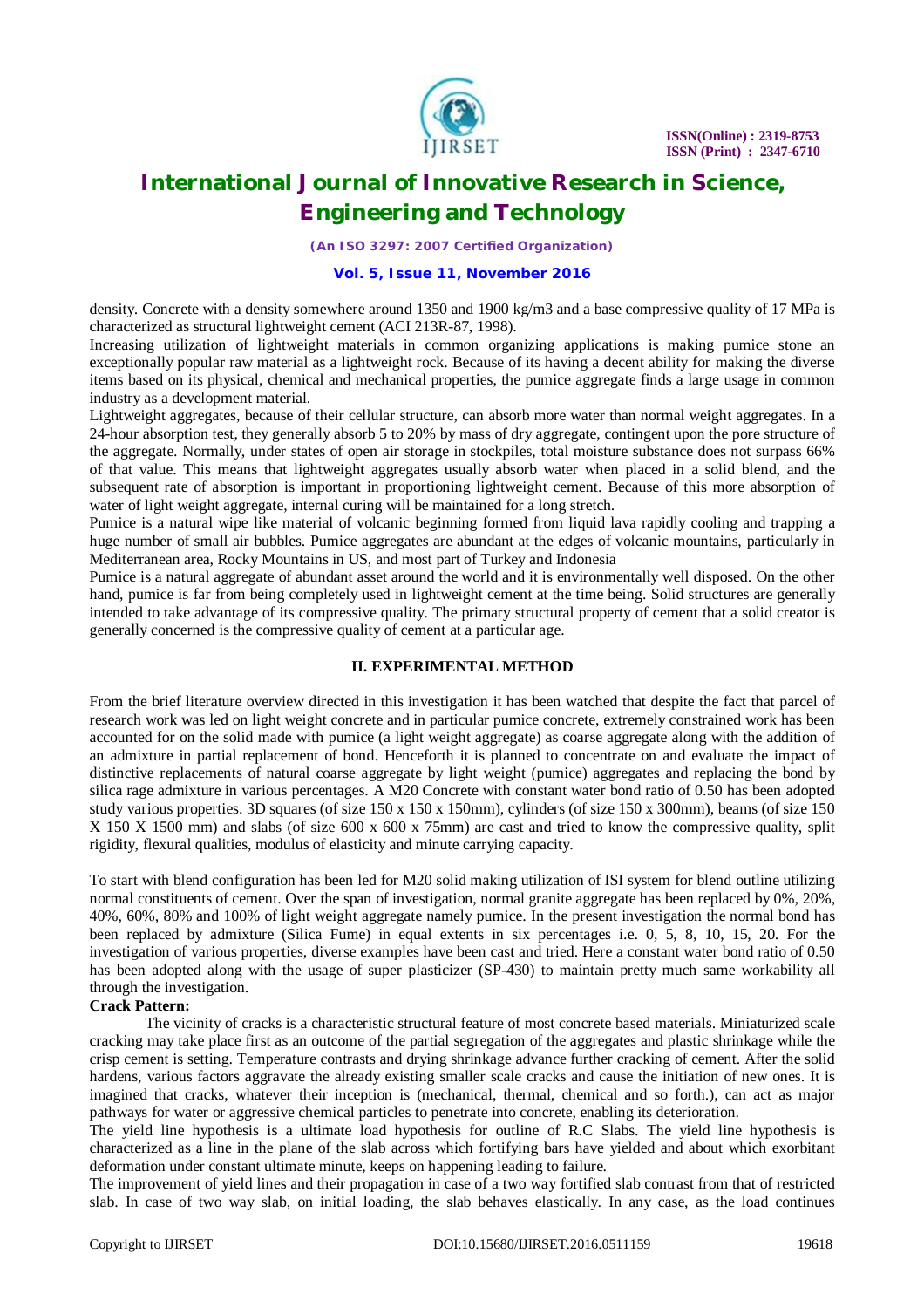

*(An ISO 3297: 2007 Certified Organization)*

#### **Vol. 5, Issue 11, November 2016**

increasing cracking of cement on strain side starts in the course parallel to the more extended span at mid span area which is subjected to maximum bowing minute.

The lines of serious cracking, across which strain steel gets yielded, keep on developing and reach the sides of the slab shaping a collapse mechanism at ultimate state. The arrangement of yield lines or fracture lines which isolate the slab into fragments, framing a collapse mechanism is called Yield line pattern. At failure, the steel gets already yielded along the yield lines and the plastic deformations which are much greater than the elastic deformations happen along the yield lines.

The elastic deformations are small. Therefore it is reasonable to assume that the slab sections between the yield lines remain plane and all over the top deformations take place in the yield lines just.

In the present investigation two way square slabs with equal fortification on both bearings have been tried under consistently distributed load with all edges being just upheld. In case of slabs the initial crack has been produced at focus and propagated to all supporting edges. Afterwards the square bit of slab with in backings is seen to twist, punch through' and fail.

In case of beams the first crack created at bowing zone on pressure side of beam. In case of light weight aggregate (pumice) solid beams the first moment crack is produced at shear zone and propagates to bowing zone. The moment cracks are seen by magnifying lens. The major cracks are produced at twisting zone just.

The breaking sound of aggregate is more for 100% replacement of natural aggregate by pumice than 20% replacement of natural aggregate by pumice. Natural aggregate does not have any solid while pounding.

The crack widths are more in light weight aggregate cement than normal weight aggregate cement.

### *A. CUBE COMPRESSIVE STRENGTH OF SILICA FUME PUMICE CONCRETE:*

The Cube compressive quality results with various percentage replacements of natural aggregate by pumice are exhibited. The graphical variations of compressive quality versus percentage replacement of natural aggregate by pumice are From the above Table and Figure it may be watched that there is a decrease in compressive quality of 77% with 0% to 100% replacement of natural aggregate by pumice and at 20% replacement of natural aggregate by pumice with 10% replacement of silicafume by concrete the composed quality is achieved and the compressive quality is seen to be around 24.1 N/mm2.

The 3D square compressive quality results with 100% natural aggregate or 0% pumice stone and with diverse percentage replacement of concrete by silica smoke. The comparing graphical variation of compressive quality versus percentage replacement of bond by silica smoke is exhibited. it may be watched that there is an increase in compressive quality with the replacement of concrete by silica smoke up to 8% and afterwards the quality gets decreased.

The solid shape compressive quality results with 80% natural aggregate being replaced by 20% pumice and with distinctive percentage replacements of bond by silica smoke are introduced. The variation of compressive quality versus percentage replacement of bond by silica smoke is displayed. From the above it may be watched that there is an increase in compressive quality with replacement of bond by silica smoke up to 5% and afterwards the quality gets decreased.

The block compressive quality results with 60% natural aggregate being replaced by 40% pumice and with diverse percentage replacements of bond by silica smoke are exhibited. The variation of compressive quality versus percentage replacement of concrete by silica smoke is displayed. From the above it may be seen there is an increase in compressive quality with replacement of concrete by silica smoke up to 8% and afterwards the quality gets decreased.

The block compressive quality results with 40% natural aggregate being replaced by 60% pumice and with diverse percentage replacements of bond by silica smoke are exhibited. The variation of compressive quality versus percentage replacement of concrete by silica smoke is displayed. From the above it may be watched that there is an increase in compressive quality for replacement of concrete by silica smoke up to 8% and from that point the quality gets decreased.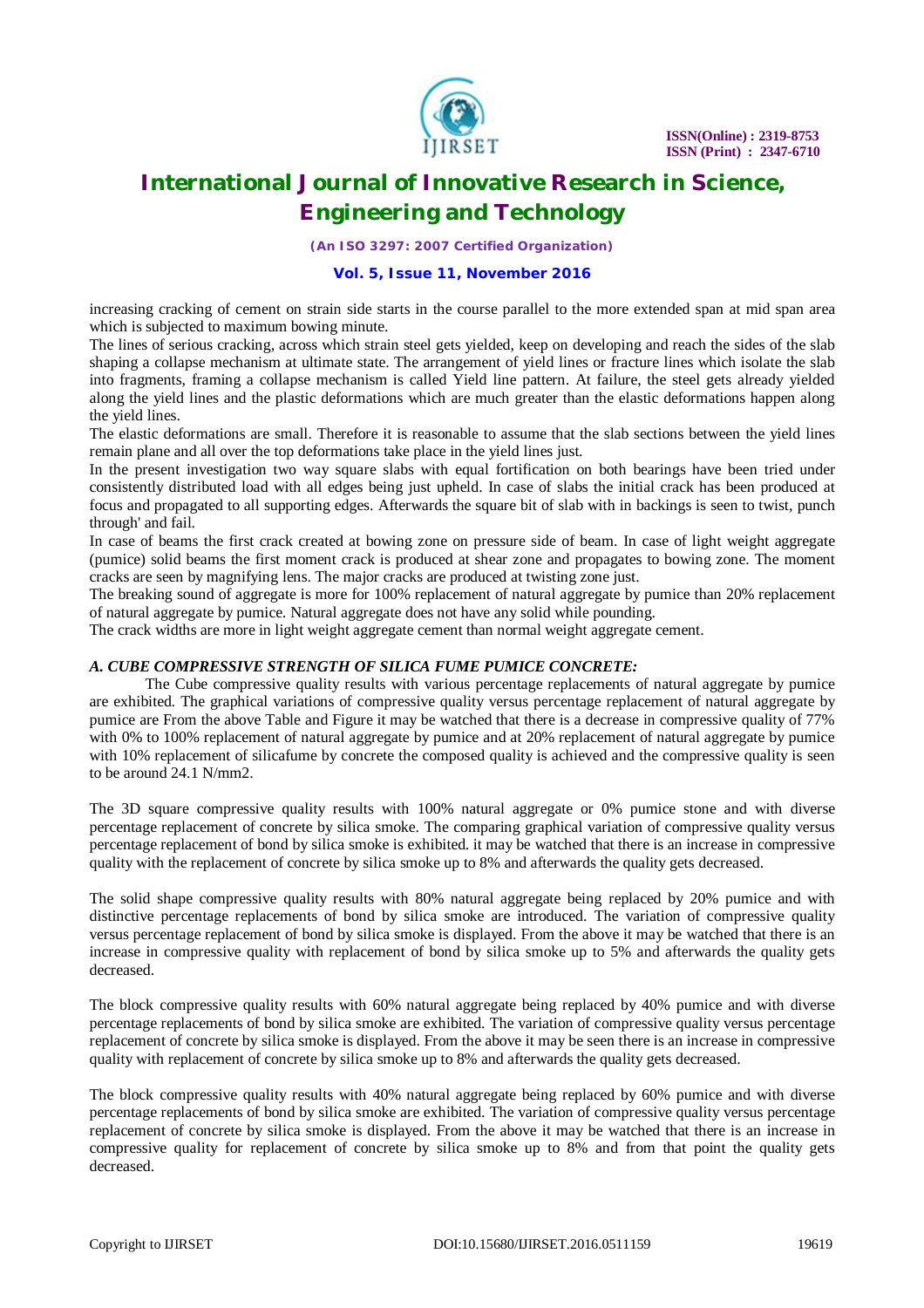

*(An ISO 3297: 2007 Certified Organization)*

#### **Vol. 5, Issue 11, November 2016**

The solid shape compressive quality results with 20% natural aggregate being replaced by 80% pumice and with distinctive percentage replacements of concrete by silica smoke are displayed. The variation of compressive quality versus percentage replacement of bond by silica smoke is exhibited. From above it may be watched that there is an increase in compressive quality for replacement of bond by silica smoke up to 8% and from that point the quality gets decreased.

The solid shape compressive quality results with 0% natural aggregate being replaced by 100% pumice and with distinctive percentage replacements of concrete by silica smoke. The variation of compressive quality versus percentage replacement of bond by silica smoke. There is an increase in compressive quality for replacement of bond by silica smoke up to 10% and from that point the quality gets decreased.

Henceforth, from the above discussions it can be closed the 20% replacement of natural aggregate by 20% pumice and bond replacement with 5% silica seethe admixture should be ideal percentage as for compressive quality inside of the extent of present investigation, since for this combination target mean quality of the solid is achieved. Also pumice substance of 20% and 5% to 10% of silica smoke should be the recommendable range of percentage of silica smoke as with 10% outline quality of cement is achieved



**Fig1a, 1b, 1c:** Cube compressive strength Vs Replacement of natural aggregate by Pumice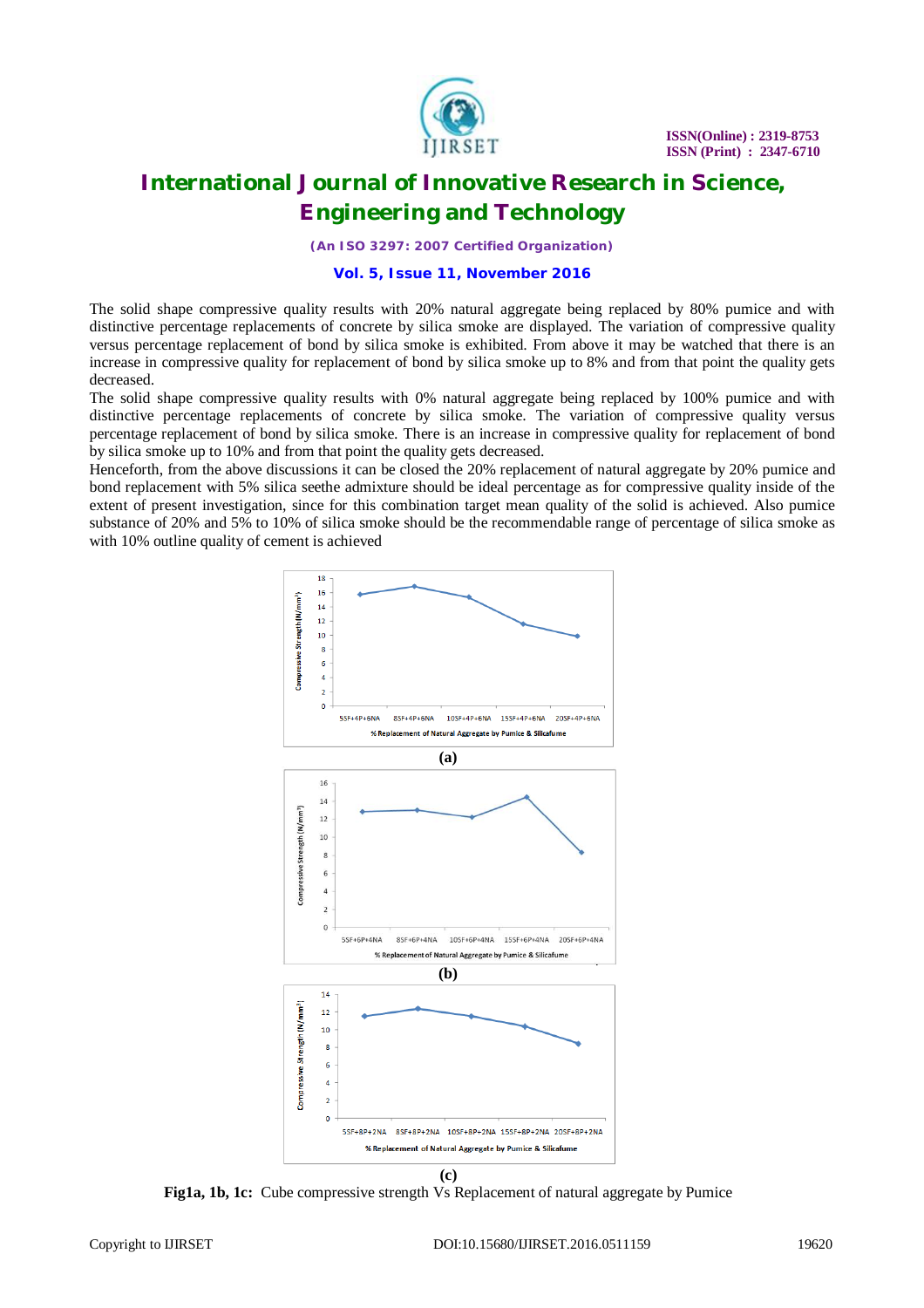

*(An ISO 3297: 2007 Certified Organization)*

#### **Vol. 5, Issue 11, November 2016**

### *B. CYLINDER COMPRESSIVE STRENGTH OF SILICA FUME PUMICE CONCRETE:*

In ASTM C39 (2001), the standard example for measurement of quality is a 150 mm (diameter) $\times$ 300 mm (tallness) cylinder. In the event that the stature of the example is adequate, the anxiety distribution in the center is accounted for to be free of the end impacts and is in fairly uniform pressure.

The cylinder compressive quality results with various percentage replacements of natural aggregate by pumice are introduced. The graphical variations of compressive quality versus percentage replacement of pumice are exhibited. From the above it may be watched that there is a decrease in compressive quality of 73% for 0% to 100% replacement of natural aggregate by pumice.

The cylinder compressive quality results with 100% natural aggregate being replaced by 100% pumice and with distinctive percentage replacements of concrete by silica smoke. There is an increase in compressive quality for replacement of concrete by silica smoke up to 10% and from that point the quality gets decreased.

Consequently, from the above discussions it can be finished up the 20% replacement of natural aggregate by 20% pumice and bond replacement with 5% silica smolder admixture should be ideal percentage as for compressive quality inside of the extent of present investigation since for this combination target mean quality of the solid is achieved. Also pumice substance of 20% and 5% to 10% of silica smoke should be the recommendable range of percentage of silica smoke as with 10% outline quality of cement is achieved.



**Fig.2a, 2b, 2c. .Cylinder compressive strength Vs Replacement of natural aggregate by Pumice**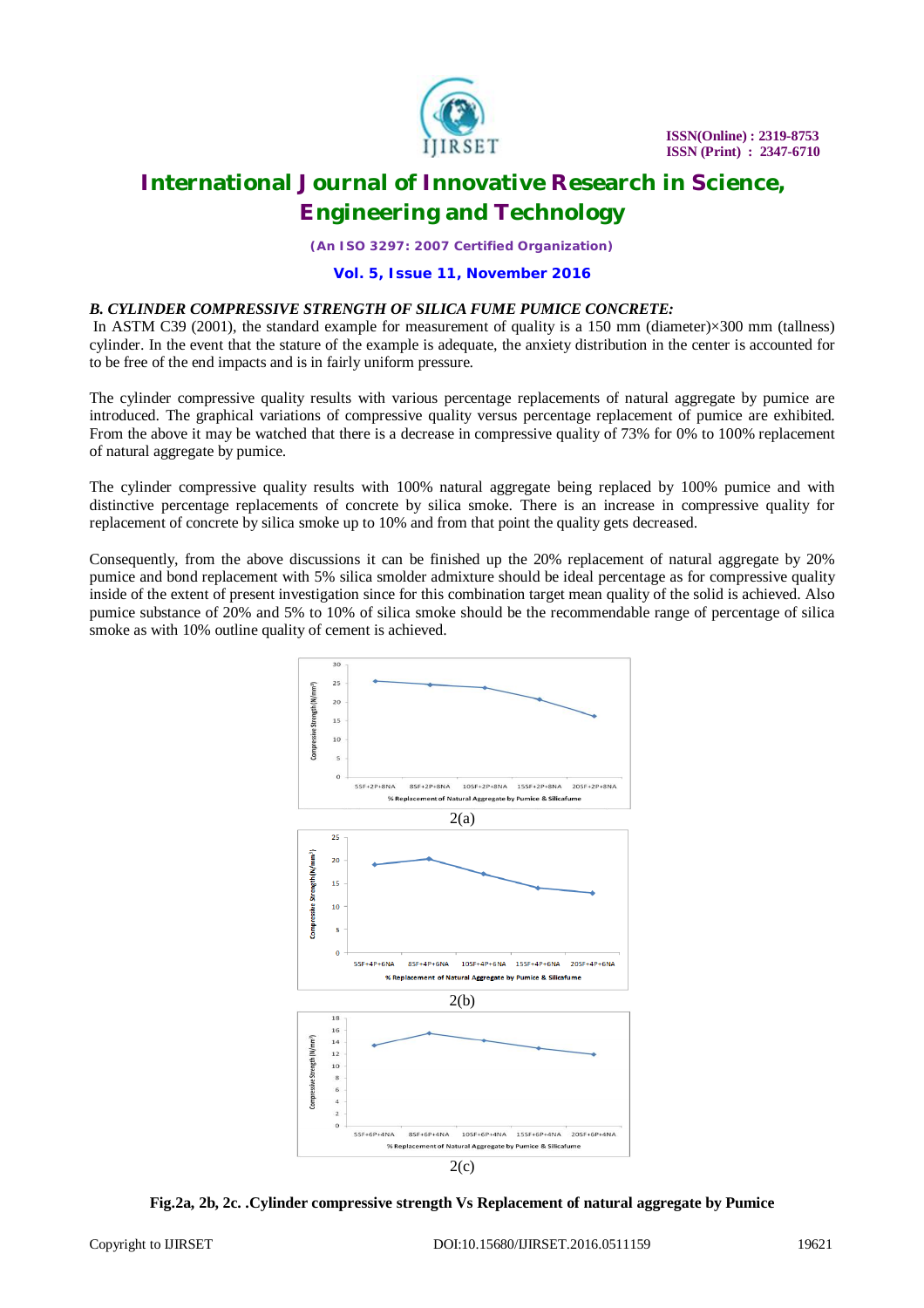

*(An ISO 3297: 2007 Certified Organization)*

#### **Vol. 5, Issue 11, November 2016**

#### *C. SPLIT TENSILE STRENGTH OF SILICA FUME PUMICE CONCRETE:*

The split elasticity results with various percentages replacements of natural aggregate by pumice are introduced. There is a decrease in split rigidity of 65 % for 0% to 100% replacement of natural aggregate by pumice.

The split elasticity results with 100% natural aggregate and with distinctive percentage replacements of concrete by silica smoke are exhibited. There is an increase in split rigidity for replacement of bond by silica smoke up to 8% and from that point the split elasticity gets decreased.

Thus, from the above discussions it can be finished up the 20% replacement of natural aggregate by 20% pumice and bond replacement with 5% silica rage admixture should be ideal percentage regarding compressive quality inside of the extent of present investigation, since for this combination target mean quality of the solid is achieved. Also pumice substance of 20% and 5% to 10% of silica smoke should be the recommendable range of percentage of silica smoke as with 10% configuration quality of cement is achieved.



**Fig.3a,3b,3c..Split tensile strength Vs Replacement of natural aggregate by Pumice**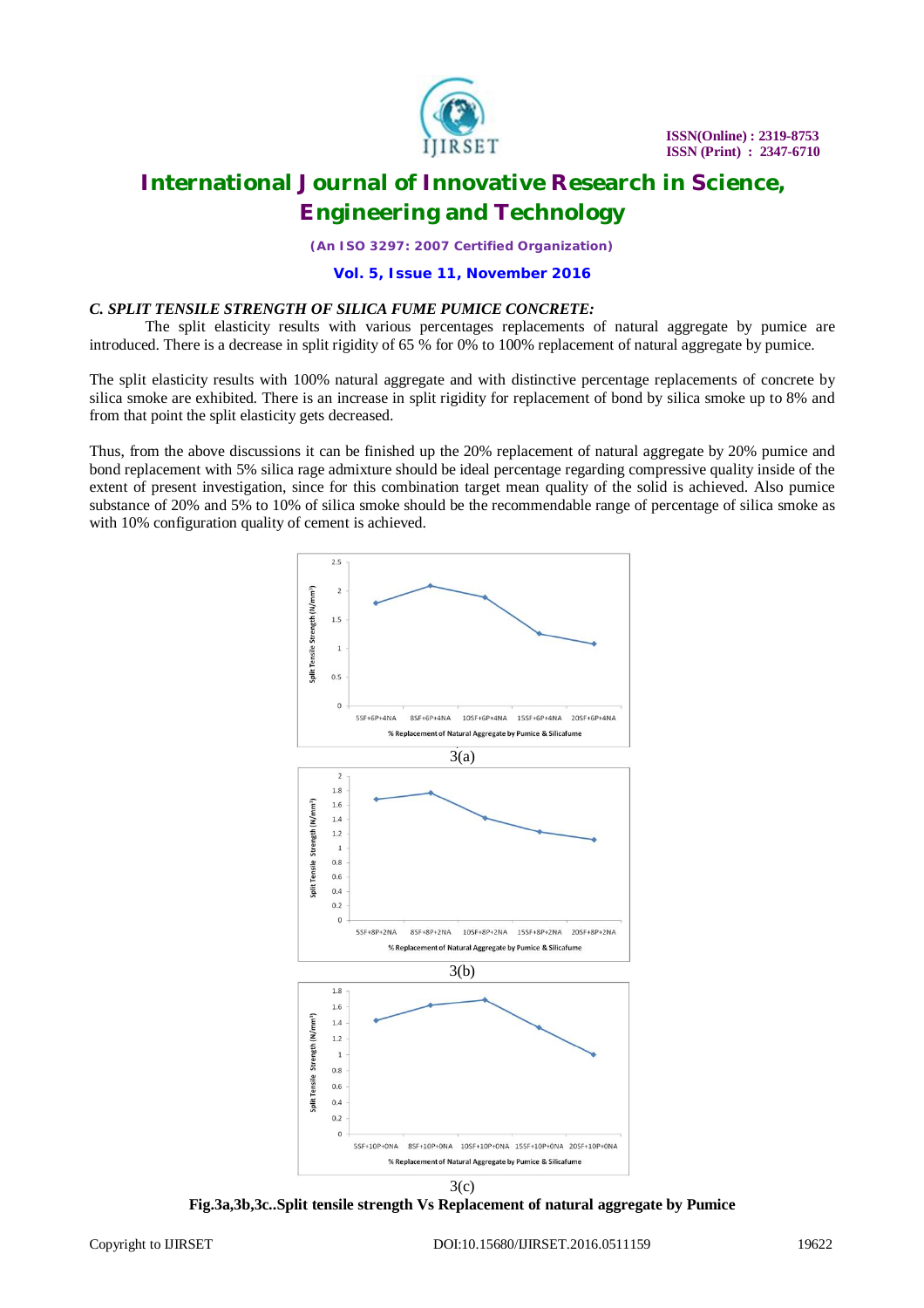

*(An ISO 3297: 2007 Certified Organization)*

**Vol. 5, Issue 11, November 2016**

#### *D. FLEXURAL STRENGTH OF SILICA FUME PUMICE CONCRETE:*

The flexural strength results with various percentage replacements of natural aggregate by pumice are presented. The variation of flexural strength versus percentage replacement of pumices is presented. From the above it may be observed that there is a decrease in flexural strength from 0% to 100% replacement of natural aggregate by pumice.

it may be observed that there is an increase in flexural strength for replacement of cement by silica fume up to 5% and from there the flexural strength gets decreased.



**Fig 4a,4b,4c .Flexural Strength Vs Replacement of natural aggregate by Pumice**

### **III. CONCLUSION**

The density of cement is found to decrease with the increase in percentage replacements of natural aggregate by pumice aggregate. It also takes after pretty much same pattern for cement made with replacement of bond by mineral admixture (silica fume).The compressive quality of cement is found to decrease with increase in pumice content. It is found to